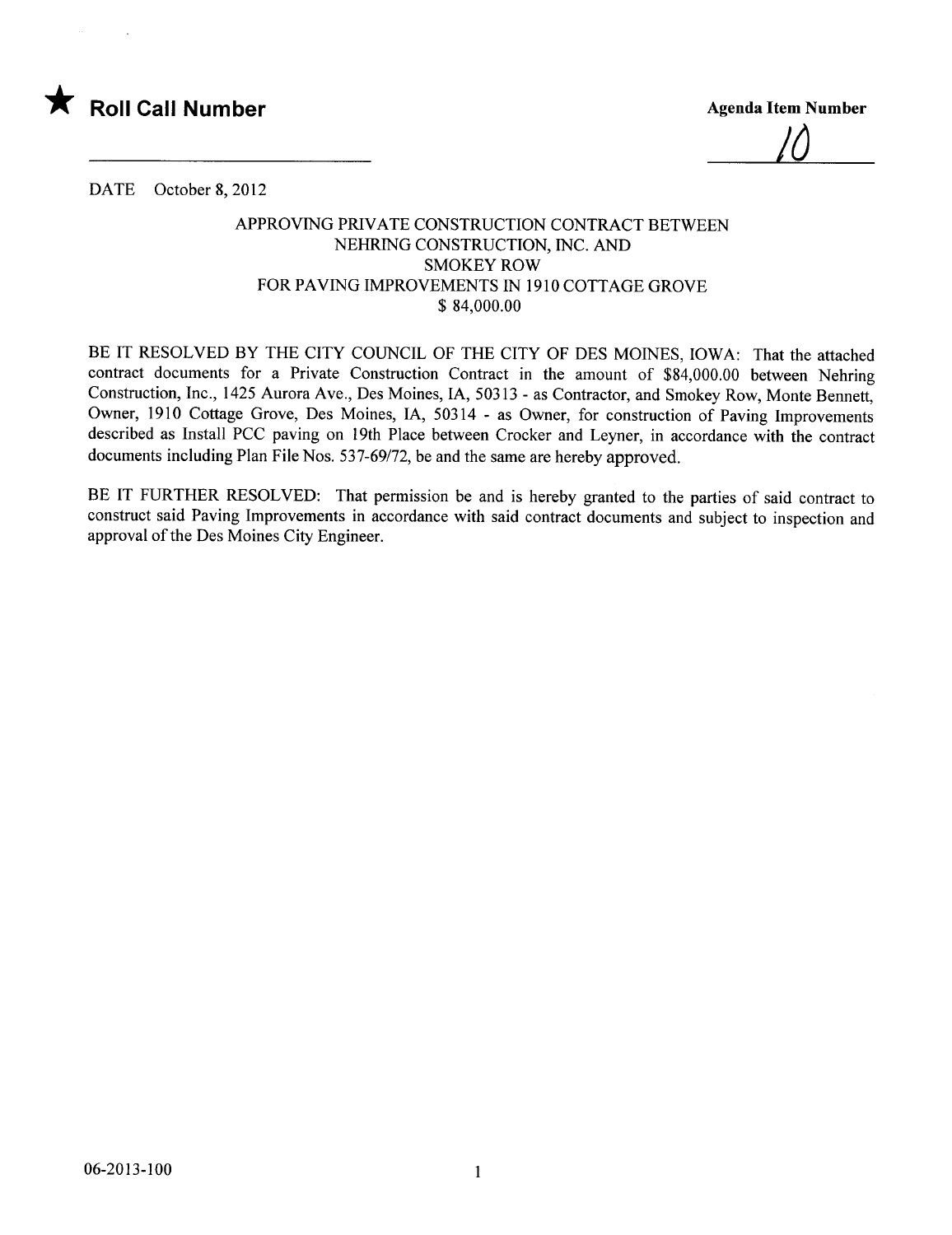



DATE October 8, 2012

Activity ID: 06-2013-100

Moved by to adopt.

FORM APPROVED:

Kathleen Vanderpool Deputy City Attorney

Funding Source: All project costs are to be paid by the Owner(s), Smokey Row

| <b>COUNCIL ACTION</b> | <b>YEAS</b> | <b>NAYS</b>     | <b>PASS</b> | <b>ABSENT</b> |
|-----------------------|-------------|-----------------|-------------|---------------|
| <b>COWNIE</b>         |             |                 |             |               |
| <b>COLEMAN</b>        |             |                 |             |               |
| <b>GRIESS</b>         |             |                 |             |               |
| <b>HENSLEY</b>        |             |                 |             |               |
| <b>MAHAFFEY</b>       |             |                 |             |               |
| <b>MEYER</b>          |             |                 |             |               |
| <b>MOORE</b>          |             |                 |             |               |
| <b>TOTAL</b>          |             |                 |             |               |
| <b>MOTION CARRIED</b> |             | <b>APPROVED</b> |             |               |
|                       |             |                 |             |               |
|                       |             |                 |             |               |
|                       |             |                 |             | Mayor         |

I, Diane Rauh, City Clerk of said City Council, hereby certify that at a meeting of the City Council, held on the above date, among other proceedings the above was adopted.

IN WITNESS WHEREOF, I have hereunto set my hand and affixed my seal the day and year first above written.

Mayor